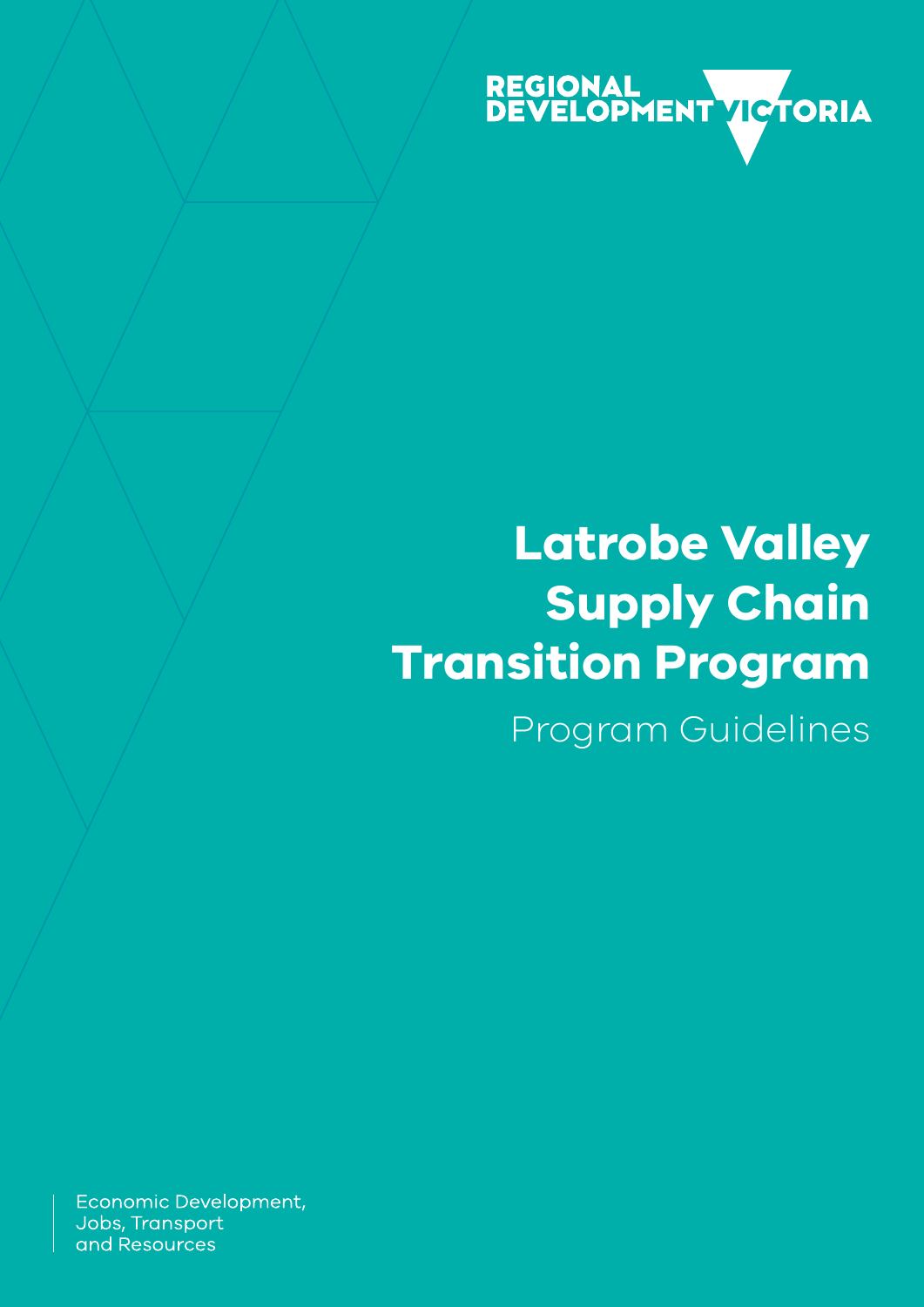# 1. BACKGROUND

The Latrobe Valley Supply Chain Transition Program (LVSCTP) is a \$5 million fund that will provide intensive tailored/support to businesses that are part of the supply chain of significant Latrobe Valley companies facing closure. The LVSCTP will quide the supply chain companies through the transition period.

The LVSCTP is focused on retaining industry capability and jobs in the Latrobe Valley that might otherwise be lost due to a company closure.

The LVSCTP is part of the Victorian Government's \$40 million Latrobe Valley Economic Development Program (LVEDP) which targets the needs of the region and intensifies government's efforts to support its economic diversification, growth and resilience.

# 2. PROGRAM OBJECTIVES

The LVSCTP will provide Latrobe Valley based supply chain companies with the support they need to plan for their future, including access to new sectors and markets.

This will be achieved by:

- > Providing intensive support to equip supply chain companies with options and strategies for transition
- > Offering assistance to implement key recommendations identified in the plan.

### Total support provided for any supply chain company will be capped at \$71,000. All projects must be completed by 30 June 2019.

The Minister for Small Business, Innovation and Trade will be responsible for determining whether a company closure in Latrobe Valley is significant enough to warrant their supply chain companies' access to the LVSCTP.

RDV Gippsland will provide briefings to the Minister for Small Business, Innovation and Trade around significant company closures in the Latrobe Valley.

# 3. ASSISTANCE AVAILABLE

## 3.1 STAGES

The Latrobe Valley Supply Chain Transition Program offers two separate stages of assistance.

#### 3.1.1 Business Transition Plan

Independent Business Specialists will provide intensive support to participating companies, including the completion of a business diagnostic to help identify future opportunities and assistance required. The diagnostic outcomes will then form the basis of a Business Transition Plan, which will be developed by the Business Specialist and the participant.

The Business Transition Plan will identify target sectors and markets for diversification as wellas the strategies and capabilities the company needs to pursue in order to transition.

Where a supply chain company has an established transition plan that was developed independently of the LVSCTP after November 2016, a Business Specialist may be engaged to undertake a review of the existing plan. The review will determine if appropriate strategies are in place to assist the supply chain company through the transition period, and make recommendations for change where appropriate. A supply chain company may be eligible for assistance to develop a revised Business Transition Plan if necessary.

#### 3.1.2 Business Transition Services and Merger Advisory Services

#### Business Transition Services

At the completion of the Business Transition Plan stage, participating supply chain companies may be eligible to receive assistance towards business transition activities identified in their plan.

The nature of support will depend on the outcomes identified in the Business Transition Plan.

Where common needs are identified across a number of program participants, group delivery of specialist services may be appropriate and cost effective.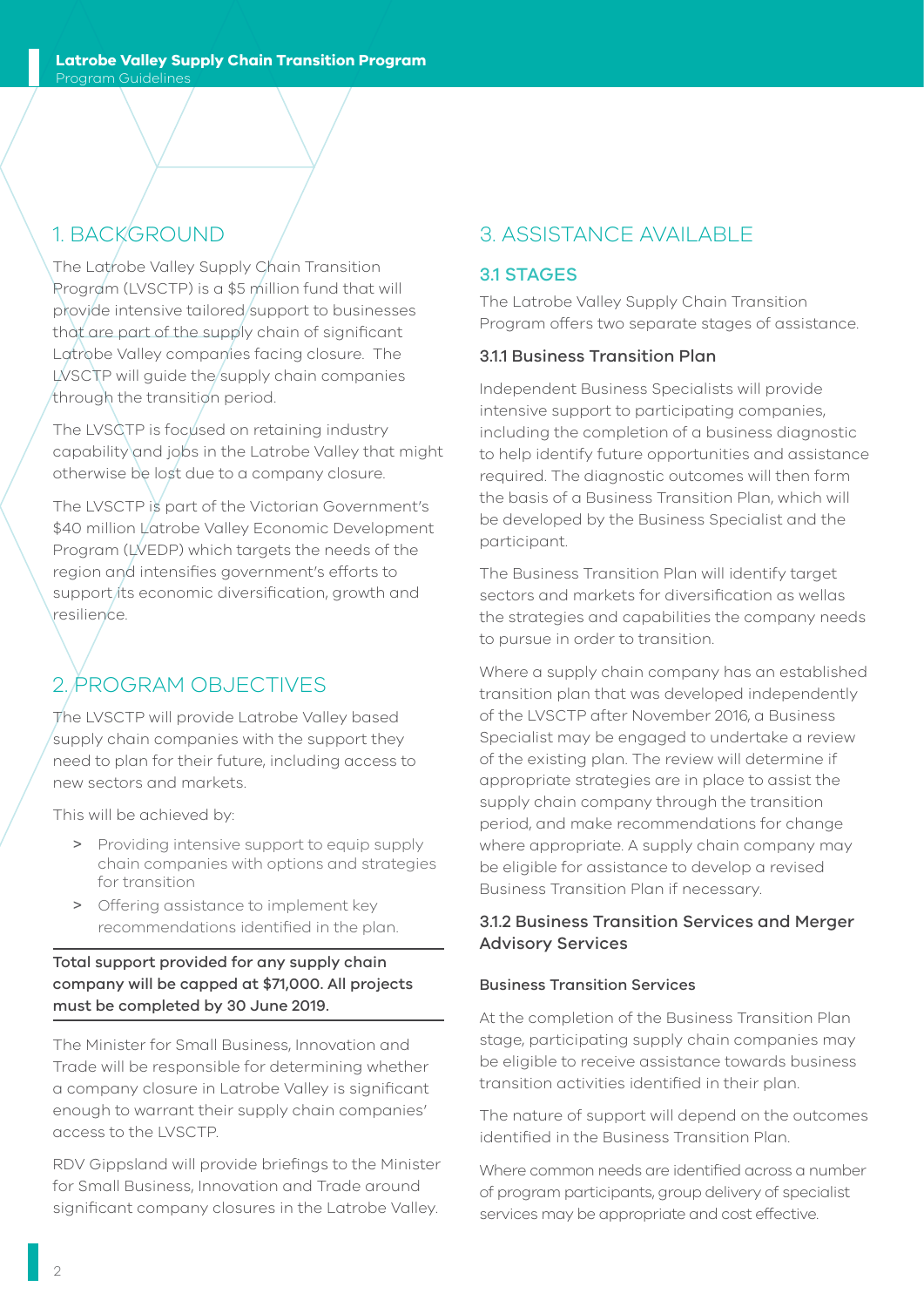#### Business Transition Services may be delivered by one or more Business Specialists.

#### Merger Advisory Services

Where a business merger has been identified in the Business Transition Plan as the appropriate course of action, support for Merger Advisory Services may be provided to maximise retention of industry capability and jobs.

Merger Advisory Services are designed to provide advice on the strategies required for a business merger.

#### Merger advisory services must be delivered by one Business Specialist.

#### Additional assistance

Assistance from a representative of Regional Development Victoria (RDV) will be incorporated into all program streams, providing the supply chain company with information on existing State and Federal industry support programs.

## 4. ELIGIBILITY

#### 4.1 SUPPLY CHAIN COMPANIES

Supply chain companies must meet all the following criteria to be eligible for assistance under the Latrobe Valley Supply Chain Transition Program:

- > Have an Australian Business Number (ABN)
- > Be incorporated in Victoria
- > Have been trading continuously for the past four years
- > Be a Victorian based business, with at least 20 per cent of revenue<sup>1</sup> derived from a significant Latrobe Valley based company facing closure and their supply chain
- > Be based in Latrobe Valley (Latrobe, Wellington, Baw Baw)

The following are not eligible to be an LVSCTP participant:

- > Individuals, partnerships, or trusts, however an incorporated trustee can apply on behalf of a trust provided that the State is satisfied that the incorporated trustee will remain sufficiently liable for the performance or any agreement it signs
- > Commonwealth, State and Local Government agencies and bodies
- > Publicly funded research institutions
- > Not-for-profit organisations
- > Community-based organisations.

Supply chain companies of the following significant Latrobe Valley based companies are qualified for this program:

- > Hazelwood Mine and Power Station
- > Carter Holt Harvey

RDV Gippsland will provide a briefing to the Minister for Small Business, Innovation and Trade around significant business closures in Latrobe Valley.

## 5. FUNDING

#### 5.1 VALUE OF SUPPORT AND SUPPLY CHAIN COMPANY CO-CONTRIBUTION

| <b>LVSCTP Activity</b>              | <b>Support Provided</b> |
|-------------------------------------|-------------------------|
| Review of an established            |                         |
| <b>Business Transition Plan</b>     | \$5,000                 |
| Development of a Business           |                         |
| <b>Transition Plan</b>              | \$16,000 <sup>2</sup>   |
| <b>Business Transition Services</b> | Up to \$55,000          |
| Merger Advisory Services            | Up to \$10,000          |

The level of support for Business Transition and Merger Advisory Services will depend on the outcomes and recommendations in the Business Transition Plan, as well as the scope of work and associated costings included in the application.

<sup>1</sup> Applicants may be required to provide evidence that confirms their revenue sources.

<sup>2</sup> Or \$11,000 if a business has had an established Business Transition Plan reviewed and it has been found to require additional information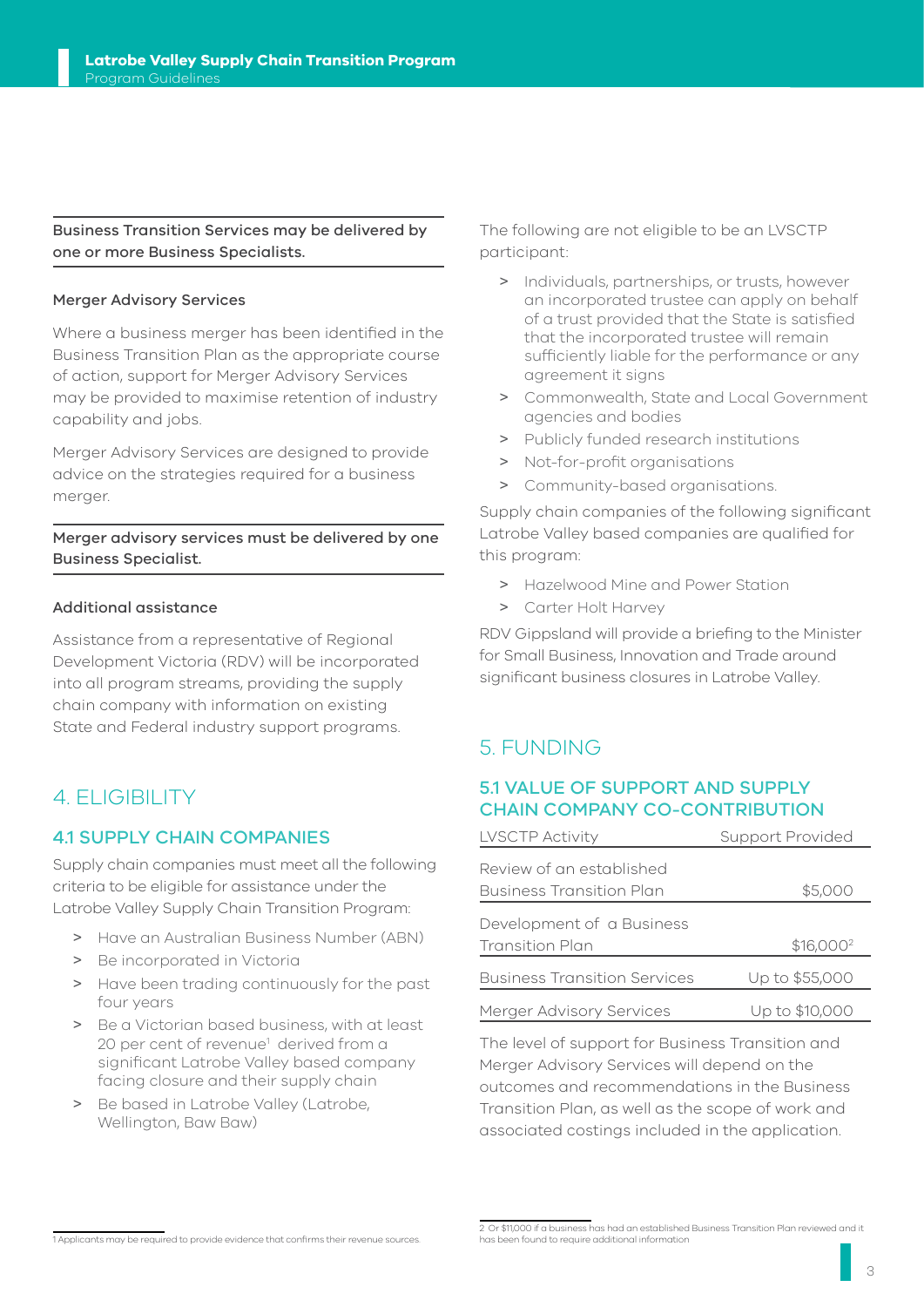Total support provided for any qualified Latrobe Valley supply chain company will be capped at \$71,000.

Supply chain companies will be required to meet any additional costs where the total project cost exceeds the value of support provided by RDV.

For example, if the total project cost for Merger Advisory Services is \$15,000, RDV will provide support of \$10,000, with supply chain companies required to contribute \$5,000 to the project.

RDV reserves the right to determine the value of the support, which may be less than the amount requested by the applicant.

Funds from other Victorian or Commonwealth Government programs cannot form part of the co-contribution.

## 5.2 ELIGIBLE PROJECT ACTIVITIES

Activities funded under Business Transition Services include (but is not limited to):

- > new product development
- > business matching
- > assistance with management skills
- > sales and marketing strategies
- > financial management
- market access activities.

Activities funded under Merger Advisory Services include (but is not limited to):

- > business valuations
- > asset valuations and registers
- > due diligence
- > leasehold premise obligations.

## 5.3 INELIGIBLE PROJECT ACTIVITIES

The following will not be funded under the LVSCTP:

- > capital expenditure
- > legal expenses (unless specified above)
- > worker entitlements
- > sales agreement negotiations or any other activity required to formalise a business merger
- > Business Transition Services that duplicate existing government initiatives
- > Business Transition Services where the applicant has not applied for, and completed, an LVSCTP Business Transition Plan. Exemptions may be made where the applicant has an established transition plan that was developed independently of the LVSCTP after November 2016.

Assistance of any kind will not be provided to applicants who commence their project prior to receiving a Letter of Offer from RDV and will be liable for the full project costs incurred should their application not be successful.

## 5.4 DURATION OF PROJECTS

Business Transition Plan projects must be completed within two (2) months of the date of the offer of funding.

Business Transition Services and Merger Advisory Services must be completed within twenty four (24) months of the applicant accepting the offer of funding.

The completion of projects within these timeframes will be legally binding commitments in the approval documentation.

All LVSCTP projects must be completed by 30 June 2019.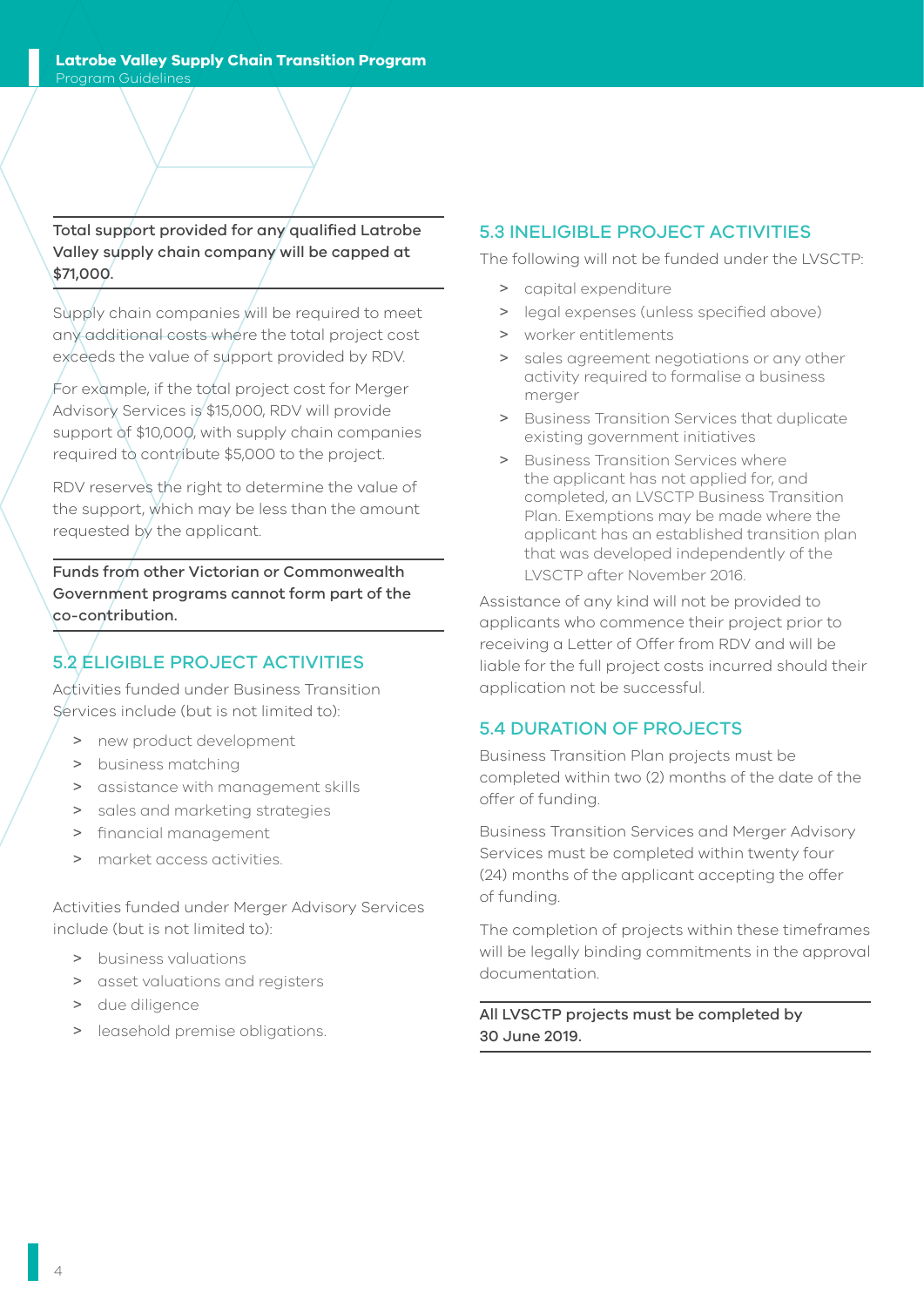## 6. APPLICATION PROCESS FOR SUPPLY CHAIN COMPANIES

### 6.1 HOW TO APPLY

Applications will be sought via invitation from Latrobe Valley based primary and secondary supply chain companies that are affected by a significant Latrobe Valley company closure and are already identified by RDV.

Companies who believe they meet the eligibility criteria, but did not receive an invitation to apply are encouraged to contact the Program Manager who will determine if an application should be submitted.

All applicants must declare they have spoken to their nominated Business Specialist about the Latrobe Valley Supply Chain Transition Program and are satisfied with the work proposed.

This will be confirmed with the relevant Business Specialist by RDV prior to the assessment of any application.

It is the applicant's responsibility to ensure all requested information is supplied to RDV. Failure to do so may result in the application being unsuccessful.

Applicants whose applications are unsuccessful will be advised in writing.

#### 6.2 APPLICATION OPENING AND CLOSING **DATES**

Applications for supply chain companies to enter the Latrobe Valley Supply Chain TransitionProgram will open on 3 November 2016 and will close on 30 June 2018, unless funds are fully expended prior to that date.

Applications submitted outside of these dates will not be considered.

## 7. ASSESSMENT OF APPLICATIONS AND APPROVAL PROCESS

#### Business Transition Plan

RDV has a panel of Business Specialists for this program. To be considered for transition planning assistance, applicants must indicate which Business Specialist they wish to work with to develop their Business Transition Plan.

Feedback capturing an applicant's confidence levels towards their long term sustainability will also be sought in the application, and will be compared against an evaluation survey that program participants must complete at the end of their transition plan project.

All applications will be considered by the LVSCTP program team and a recommendation made for approval.

Applicants who are approved will be issued with a Letter of Offer, and a funding agreement will be sent to the Business Specialist for the benefit of the applicant.

#### Business Transition and Merger Advisory Services

Support for Business Transition and Merger Advisory Services can only be sought at the completion of Business Transition Plan project 3.

Support will be provided to engage one or more approved Business Specialists to assist supplychain companies to implement the findings of their Business Transition Plan. Applications must include a quote from the Business Specialist/s outlining the scope of work to be delivered, pricing and relevant timelines.

Applications for Business Transition and Merger Advisory Services will be assessed by an independent panel of experts against the assessment criteria below, and a recommendation made for consideration by the Minister for Small Business, Innovation and Trade.

<sup>3</sup> Exemptions may be made where the applicant has an established transition plan that was developed independently of the LVSCTP after November 2016.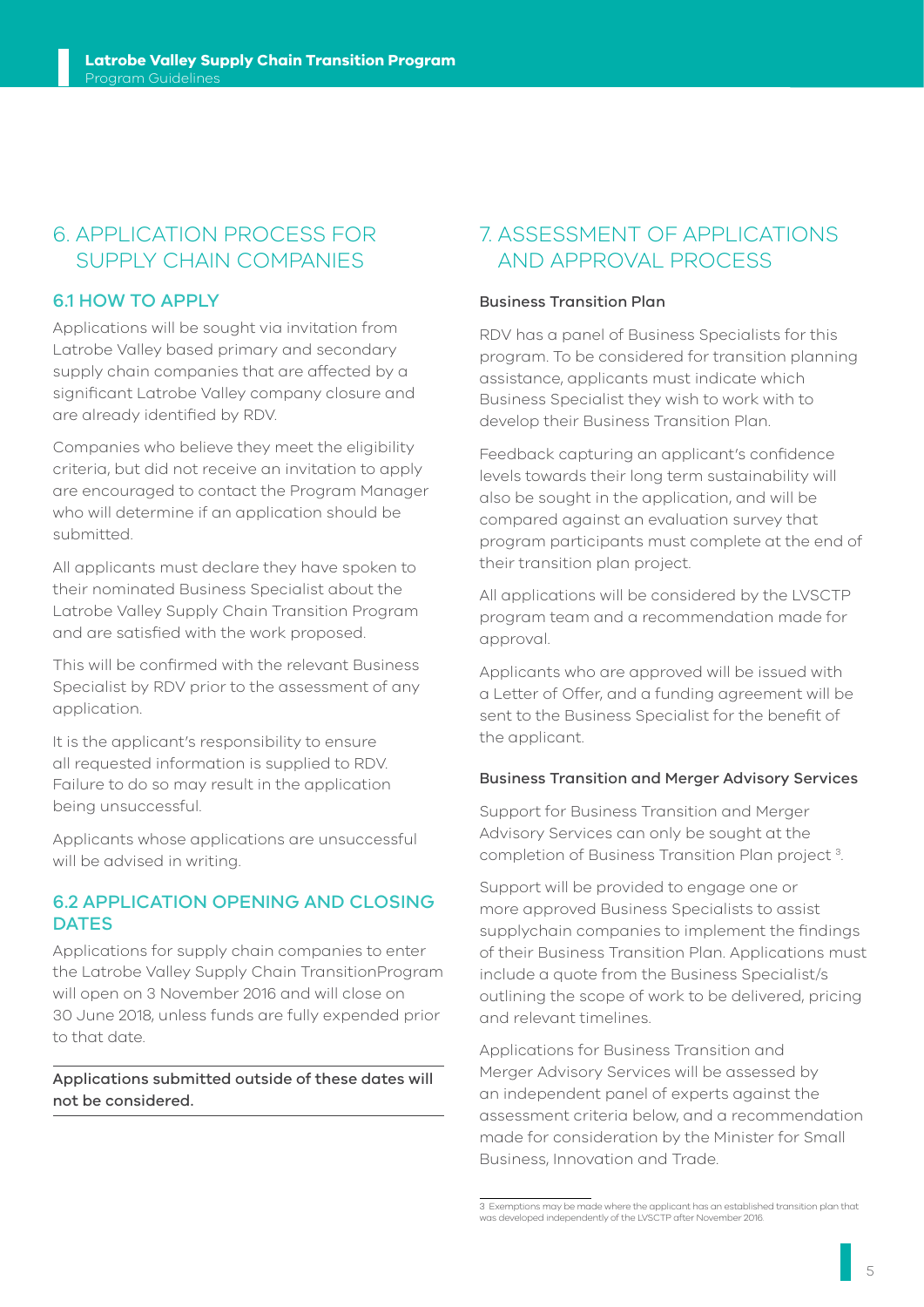The LVSCTP has been designed to be nimble and responsive to business needs ensuring supply chain companies can access assistance in a timely manner.

The Minister's decision is final and there is no right of appeal. Feedback will be provided to unsuccessful applicants by RDV.

Shortlisted applicants may be contacted to provide additional supporting documentation and confirm the performance targets and milestones. These agreed performance targets and milestones will be documented prior to the application being submitted for further assessment and will form the basis of payment conditions in the funding agreement.

Applicants who are approved will be issued with a Letter of Offer, and a funding agreement will be sent to the Business Specialist for the benefit of the applicant.

# 8. ASSESSMENT CRITERIA FOR BUSINESS TRANSITION AND MERGER ADVISORY SERVICES

Applications for support for Business Transition and Merger Advisory Services will need to meet the following criteria:

#### Assessment Criteria

- 1. Linkage to the recommendations of the Business Transition Plan
	- > The activities/actions proposed are aligned with the recommendations in the Business Transition Plan.
- 2. Commitment from the supply chain company to the intended project
	- > The supply chain company will dedicate appropriate resources to effectively deliver the project
	- > The supply chain company agrees and has the capacity to meet any additional project costs that exceed the funding offered by RDV.
- 3. Value for money
	- > The cost of activities proposed reflects market value and the level of funding requested.

## 9. FUNDING AGREEMENTS

#### 9.1 APPROVAL

Businesses should expect to learn the outcome of their application for Business Transition Plan support within approximately four (4) weeks, and for Business Transition and Merger Advisory Services within approximately eight (8) weeks of submission of the application.

The Minister for Small Business, Innovation and Trade is responsible for approval of funding for the projects.

## 9.2 FUNDING AGREEMENTS

Applicants who are approved will be issued with a Letter of Offer, and a funding agreement will be sent to the Business Specialist for the benefit of the applicant.

Applicants will have 30 calendar days from the date on the letter of offer to commence their project. The offer may be withdrawn if the project is not commenced within the 30 day timeframe.

At the completion of the project, the Business Specialist must provide the funding agreement to the supply chain company for endorsement. By signing the agreement, the supply chain company confirms they are satisfied with the quality of the work completed.

The Business Specialist must then countersign the funding agreement and return it to RDV, along with copies of any project documentation (such as the transition plan), and an invoice for processing.

#### 9.3 PUBLICITY

Recipients must agree to cooperate with RDV in the preparation of materials used to promote the benefits of the program, such as a media release or case study. RDV will seek approval for any text or imagery associated with the funding recipient prior to the publication of any such promotional materials.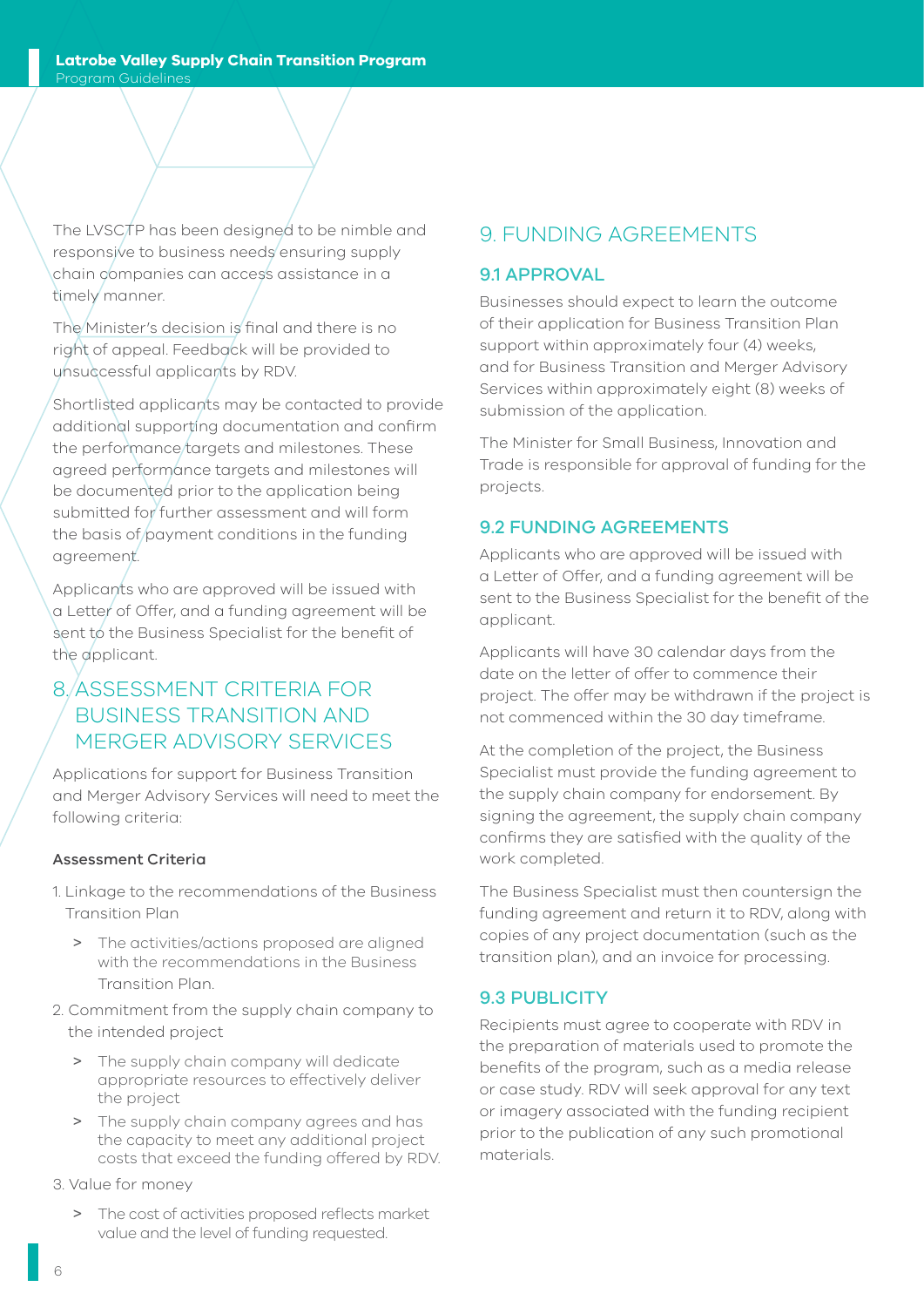# 10. REPORTING AND EVALUATION

All recipients of LVSCTP assistance must agree to:

- > comply with performance monitoring requirements, including written reports and face-to-face meetings
- > participate in formal program evaluations by RDV.

## 11. CONFIDENTIALITY

DEDJTR will, to the extent permitted by law, treat all information as strictly confidential andcommercial-in-confidence where relevant. Any personal information will be managed in accordance with the published Privacy Policy, which can be found at business.vic.gov.au/privacy.

## 12. CONTACTS AND FURTHER INFORMATION

More information on the program can be accessed through the Latrobe Valley Supply Chain Transition Program webpage: (http://www.rdv.vic.gov.au/ programs-and-grants/Latrobe-supply-chaintransition-program)

Applicants requiring further information should contact RDV Gippsland 33 Breed Street Traralgon 3844 Tel: (+61 3) 5116 7300 Email: information.traralgon@rdv.vic.gov.au